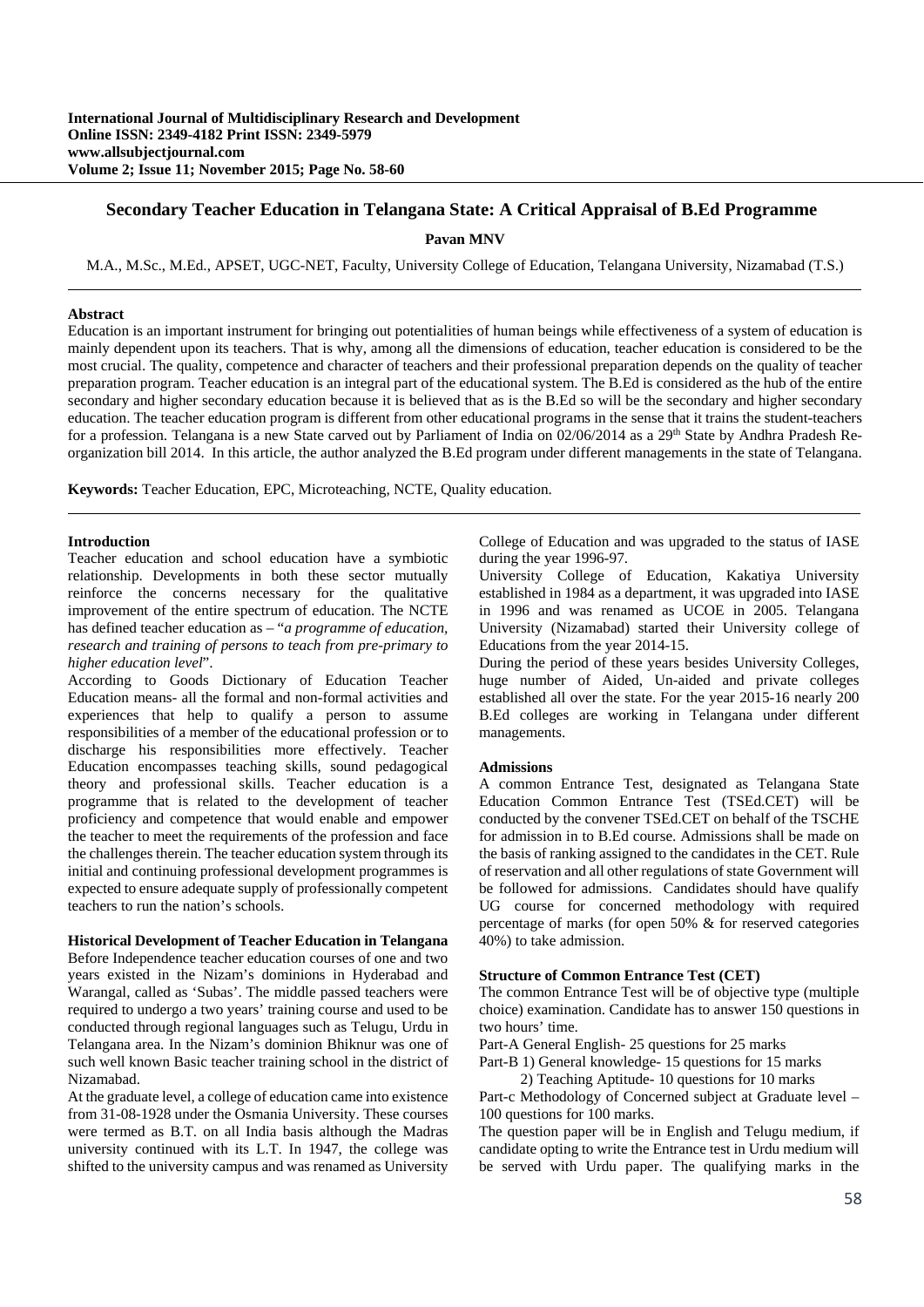entrance test for all candidates (Except SC/ST) is 37 out of 150 and their will be no qualifying marks for SC/ST candidates for Ranking.

## **Working Days and working Hours**

For each semester 100 working days allotted and every college is expected to work for 6 hours a day. In other words, a working day should be of minimum 6 hours duration in a six-day working week i.e. 36 hours per week.

Every student should have not less than 80% attendance in teaching/instructional periods and 90% of attendance during the period of Internship of B.Ed programme.

## **Curriculum**

A teacher education curriculum framework needs to be in consonance with the curriculum framework for school education and a teacher needs to be prepared in relation to the needs and demands arising in the school context. As such, it needs to engage with the questions of learner, the learning process and the content and pedagogy of educating teachers. In addition, the NCF 2005 & 2009 requires a teacher to be a facilitator of children's learning in a manner that the child is helped to construct his/her knowledge. It also opens out possibilities for the teacher to participate in the construction of syllabus, textbooks and teaching learning materials. Such roles demand that teachers be equipped with a better understanding of curriculum, subject content and pedagogy on the one hand and community and school structures and management on the other.

In Telangana, the responsibility of designing curriculum for the B.Ed programme is laid with the affiliating universities. Among all the universities which are undertaking B.Ed programme, Osmania University took lead and conducted two curriculum framing workshops and designed the two year B.Ed curriculum effect from 2015-16 based on NCTE core curriculum.

#### **Practicum**

In present B.Ed curriculum practicum includes seminars, discussions, assignments, observations, science clubs, projects, field experience, etc. It also provides space for Enhancement of Professional Capacities (EPCs) and also provides an enriched experience to prepare teachers with professionalism through micro teaching & reflective teaching at the institutional level and 20 weeks of internship in school.

#### **Theory exams and Evaluation**

For each semester t theory exams will be conducted by the affiliated university. Performance of the candidate will be assessed by the Credits earned.

Theory 1 credit@ 1 hour/week,

Practicum 1 credit@ 2 hour/week,

Internship 1 credit @ week.

Semester Grade Point Average (SGPA) and Cumulative Grade Point Average (CGPA) will follow to award the Degree.

#### **Present Status of Teacher Education (B.Ed.) Colleges**  *Private Colleges*

Unprecedented expansion of teacher education institutions in private sector, which are now catering to B.Ed programme for about 20000+ candidates per annum rise the question of quality. There is no regular inspection to monitor them in terms of performance except annual inspections of affiliated Universities.

The NCTE recognizes these private colleges as per the terms and conditions laid down at the time of approval. Inspection is organized by NCTE and affiliating University to permit a college and more stress is laid on the infrastructure and physical amenities prior to the approval. The quality of human resource becomes secondary, as they have their role after the recognition of the college.

## *Infrastructure*

The buildings of B.Ed colleges lack the very basic required furniture. Practical rooms are actually missing or are just showcases from the inspection viewpoint, where apparatus is lying or hired at the time of inspections.

## *Libraries*

Most of the libraries are not equipped with relevant books; books available are old and outdated. Books are kept under lock and key, students thus don't have open access. Proper internet facility is not available in the libraries.

## *Teaching faculty*

There is always the shortage of teachers in these institutions. Institutions in some places are run by half of the teachers against the prescribed norms. The teachers exit on the registers only. Teachers present in the institutions are not qualified and pupil teachers after doing B.Ed just start teaching in these institutions. The quality of teaching is thus detiorated.

Through the duration of the course is fixed for two years, but the students physical availability in the college is limited as they need to go for internship in schools and vacations, hence the tenure of the faculty in the college is limited. As the managements of some colleges are profit oriented, every year they select faculty limited tenure only, so that the recurring expenditure on the salary head may be minimized.

## *Pay and Rewards for teachers working in teacher education institutions*

Teachers are generally are paid very less and sometimes pays and wades offered are not the same as stated while offering the job to the teachers. Due to less pay the competent and quality staff leaves the institutes and thus quality of teaching suffers.

# *Methods of Teaching*

B.Ed is activity based curriculum where co-curricular activities are emphasized and teachers have to rush to complete the syllabus on time. Teachers use only lecture method dictate notes in class. Teachers hardly use any innovative methods and teach with old notes year after year, though the institutes may have facility like overhead projector, models and power point presentation etc., to teach. These aids lay waste only to be used as showcase for presentation during inspections.

#### *Students/Pupil Teachers*

Academic calendar for B.Ed programme starts in the month of October because of these, students will join in other courses. Pupil teachers join teacher education institutions only if they fail to get admission in any other academic stream. These type of students are not serious in studies and they remain absent throughout the academic session. In the end some unserious